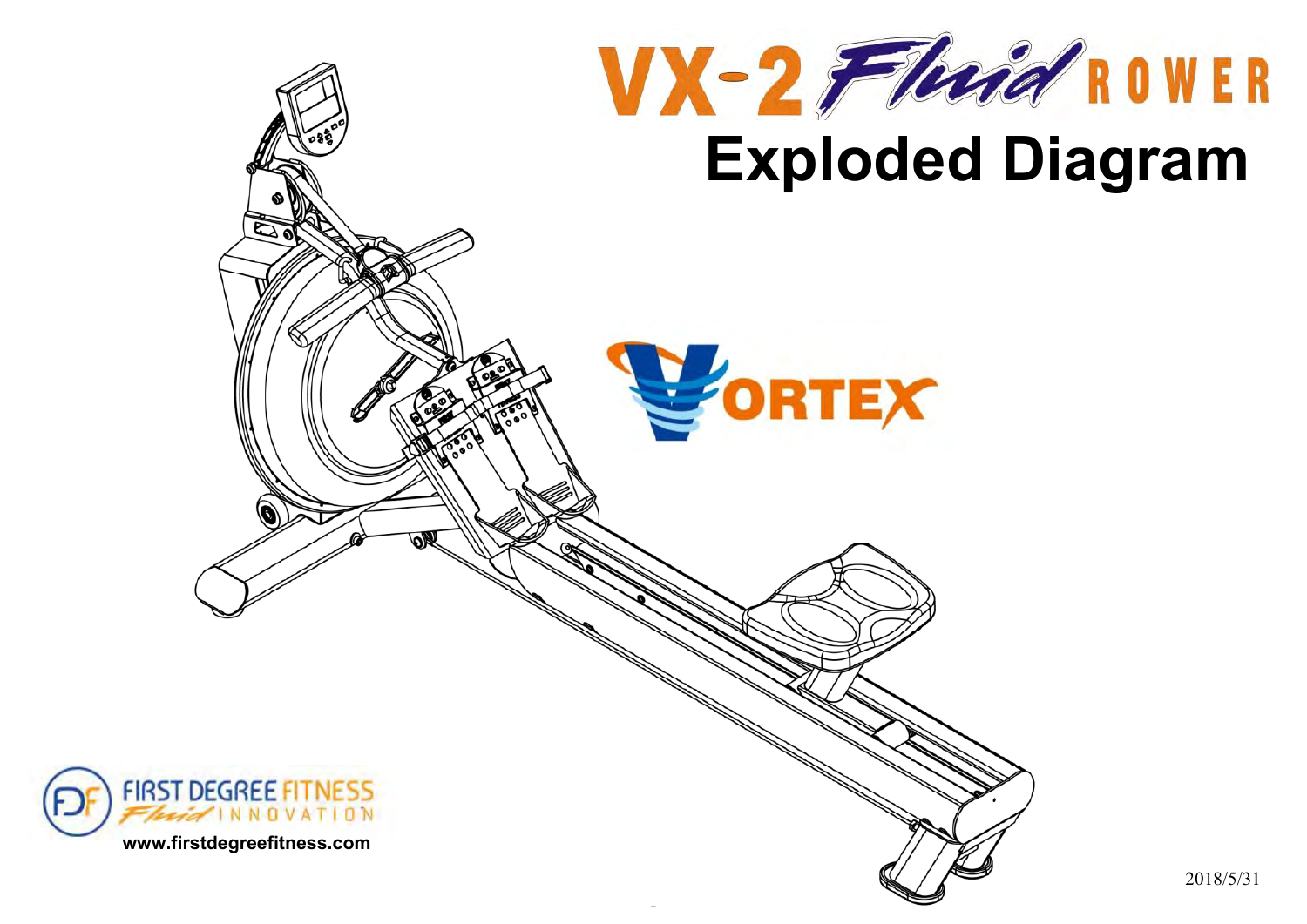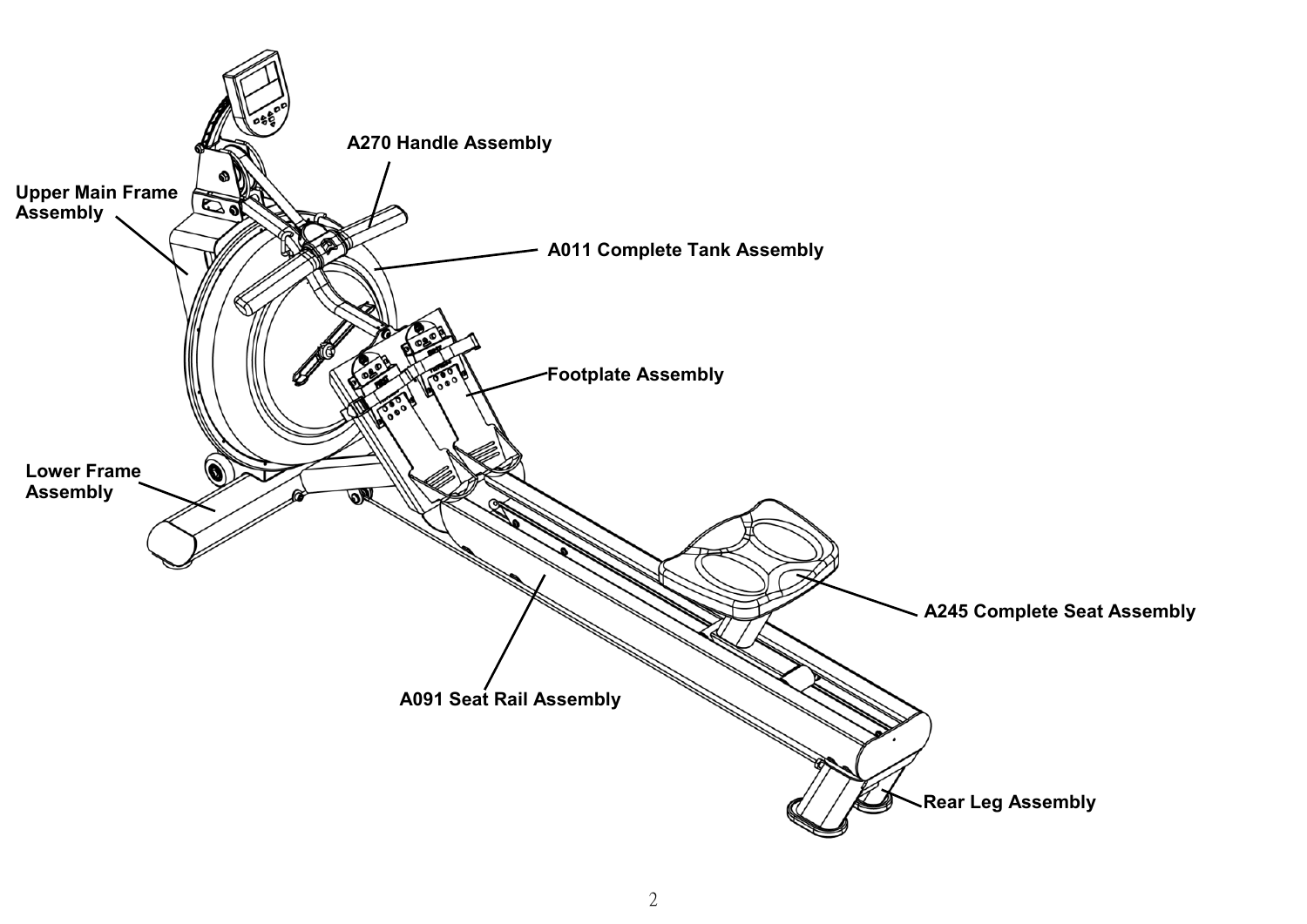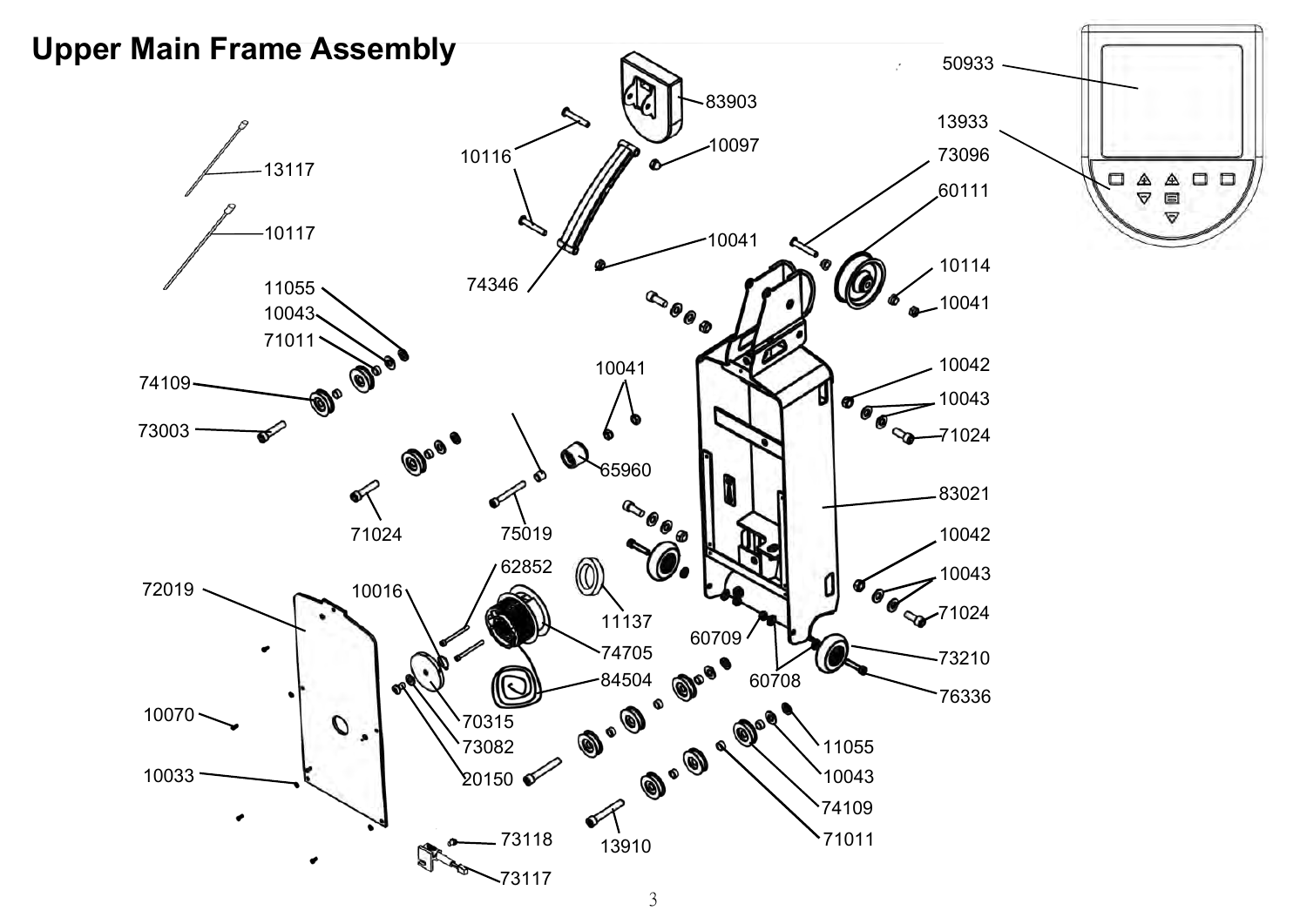| 10016 | 1               | C Clip STW-25                      | 65960 | 1              | Idle Wheel & Bearing 6000ZZ x 2 #60112        |
|-------|-----------------|------------------------------------|-------|----------------|-----------------------------------------------|
| 10033 | $5\overline{)}$ | Washer M4x10x1                     | 70315 | 1              | Magnetic Ring & Rare Earth Magnet x6 (70319)  |
| 10041 | 4               | Nyloc Nut M10                      | 71011 | 10             | <b>Bungee Pulley Spacer 12x16x8</b>           |
| 10042 | 4               | Nyloc Nut M12                      | 71024 | 5              | Hex Head Bolt M12x35                          |
| 10043 | 12              | Washer M13x24x2t                   | 72019 | $\mathbf 1$    | <b>PVC Cover &amp; Decal</b>                  |
| 10070 | 5               | Round Head Phillips Screw M4x10    | 73003 |                | Hex Head Bolt M12x50                          |
| 10097 | 1               | Nut Dome Head M10                  | 73082 |                | Washer 30x10.2x3t SUS                         |
| 10114 | $\overline{2}$  | Plastic Bushing 20x16x13x10        | 73096 |                | Dome Head Bolt M10x65                         |
| 10116 | $\overline{2}$  | Dome Head Bolt M10x60              | 73117 | 1              | Sensor Lead 30cm                              |
| 10117 | 1               | Computer Wiring 1200mm             | 73118 |                | Round Head Phillips Screw M4x6                |
| 11055 | $\overline{4}$  | Plastic Washer M13x23x3-B          | 73210 | $\overline{2}$ | Transport Wheel 8x76x25                       |
| 11137 | 1               | Belt Pulley Spacer 38.1x25.7x7.5t  | 74109 | 9              | Bungee Pulley & Bearing(6001Z) 12x50x15       |
| 13117 | 1               | Heart Rate Wiring 1050mm - Upper   | 74346 | $\mathbf 1$    | <b>Computer Stalk</b>                         |
| 13910 | $\overline{2}$  | Hex Head Bolt M12x65               | 74705 |                | Belt/Bungee Pulley, One Way & Needle Bearings |
| 13933 | 1               | <b>IPM Button Face</b>             | 75019 |                | Hex Head Bolt M10x75mm                        |
| 20150 | 1               | Dome Head Bolt M10x15              | 76336 | $\overline{2}$ | Hex Head Bolt M8x40                           |
| 50933 | 1               | <b>LCD</b> for IPM                 | 83021 | $\mathbf 1$    | Upper Frame with Decals- VX-2                 |
| 60111 | 1               | Belt Pulley & 2x Bearing 10x105x32 | 83903 |                | IPM with USB without HR                       |
| 60708 | 4               | Washer M8.5x19x1.6t                | 84504 |                | Bungee 6mmx312CM                              |
| 60709 | $\overline{2}$  | Nyloc Nut M8                       |       |                |                                               |
| 62852 | 2               | Hex Head Bolt M6x60 - B            |       |                |                                               |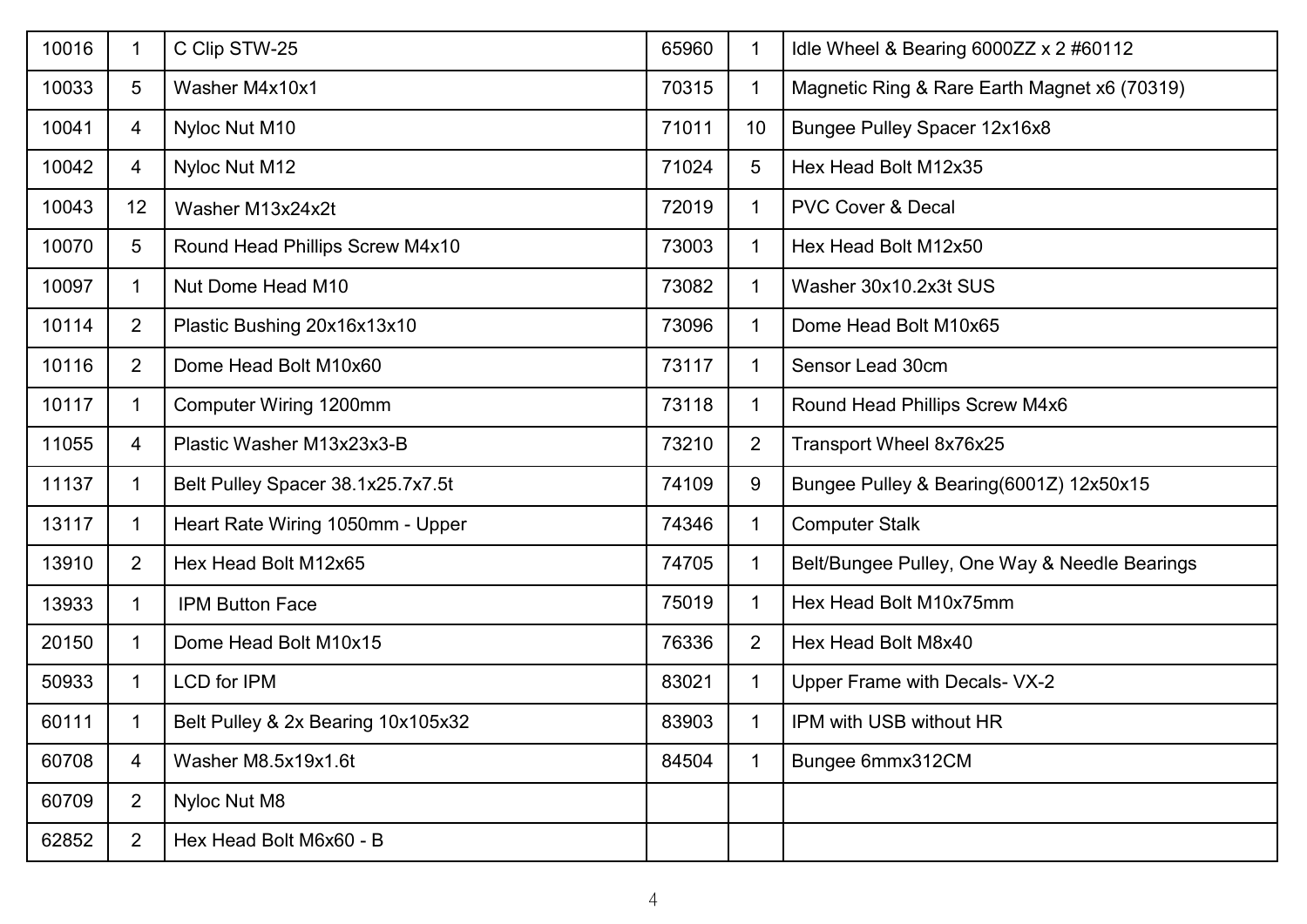# **Lower Frame & Footplate Assembly**



| 10041 | 4              | Nyloc Nut M10                        |
|-------|----------------|--------------------------------------|
| 10082 | 8              | Washer M10x21x2                      |
| 12002 | 1              | Dome Head Bolt M10x40                |
| 20007 | $\overline{2}$ | Foot Levelers M8x30 Hardened Rubber  |
| 20150 | 1              | Dome Head Bolt M10x15                |
| 60130 | 2              | Frame Rubber Bumper                  |
| 61291 | $\overline{2}$ | <b>Curved Washer M10</b>             |
| 71021 | $\overline{2}$ | Hex Head Bolt M10x140                |
| 82001 | 1              | Lower Frame with Caution Decal - VX2 |
| 82054 | 1              | S Bend for VX-2                      |
| 82063 | 1              | <b>Tension Cable - VX2</b>           |
| 82087 | 1              | Hex Head Bolt M10x65                 |
| 82088 | $\overline{2}$ | Dome Head Bolt M10x170               |
| 82089 | 1              | Dome Head Bolt M10x80                |
| 83031 | 1              | Footplate - VX2                      |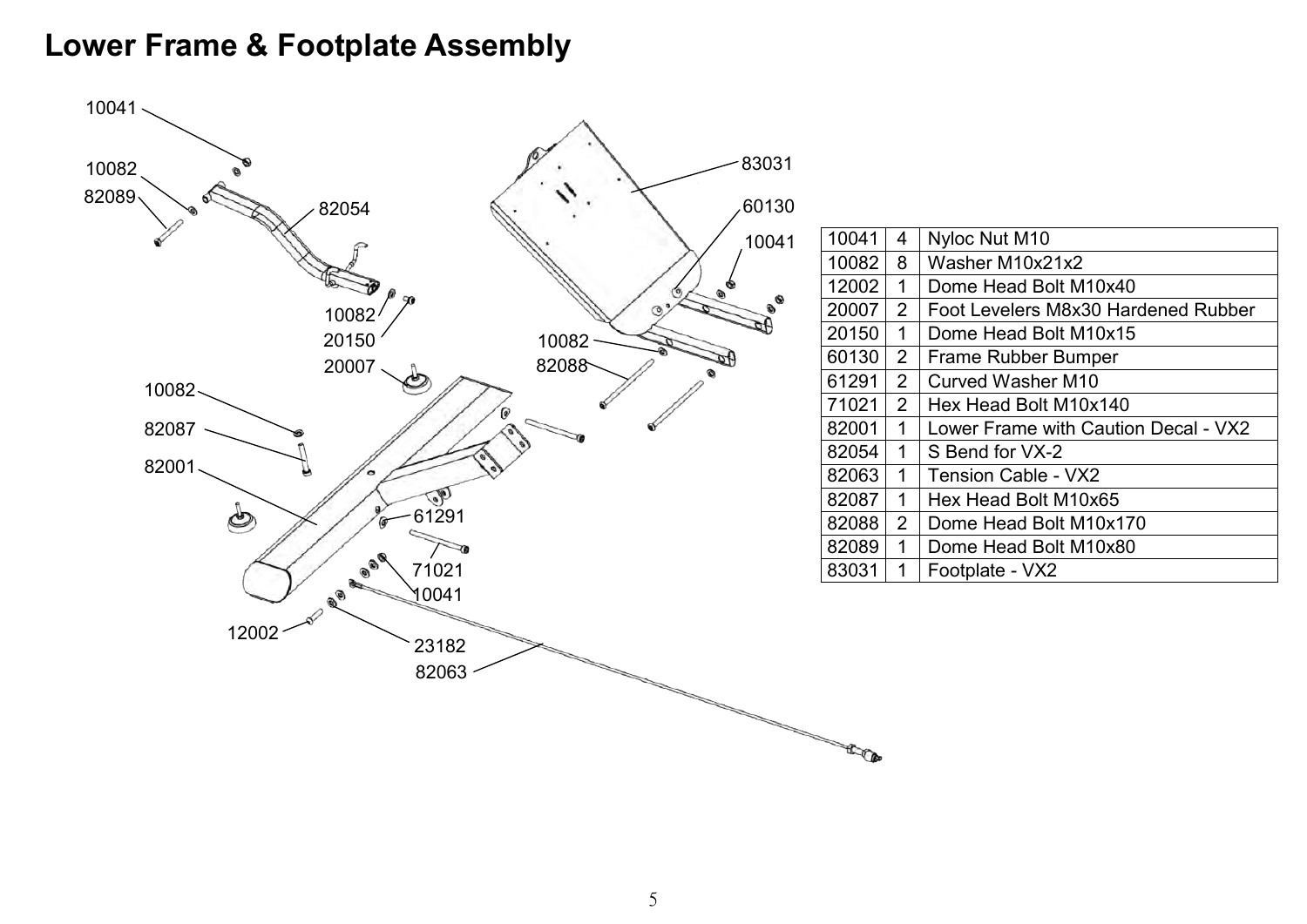# **A146 Complete Seat Assembly VX-2/VX-3 A001 Seat Wheel Kit VX-2/VX-3**

O



| 10020 | 14 | Seat Spacer 1x12.5x16             |
|-------|----|-----------------------------------|
| 10075 | 4  | Bearing NBN 6301ZZ for Seat Frame |
| 10076 | 4  | Seat Wheel Polyurethane           |
| 10077 | 2  | Axle Shaft 12x149                 |
| 10078 | 4  | C Clip ISTW-12                    |
| 10079 | 1  | Seat LS-E28                       |
| 10080 | 4  | Dome Head Bolt M6x20              |
| 10081 | 4  | Washer M6x16x1                    |
| 82040 | 1  | Seat Frame VX2/VX3                |

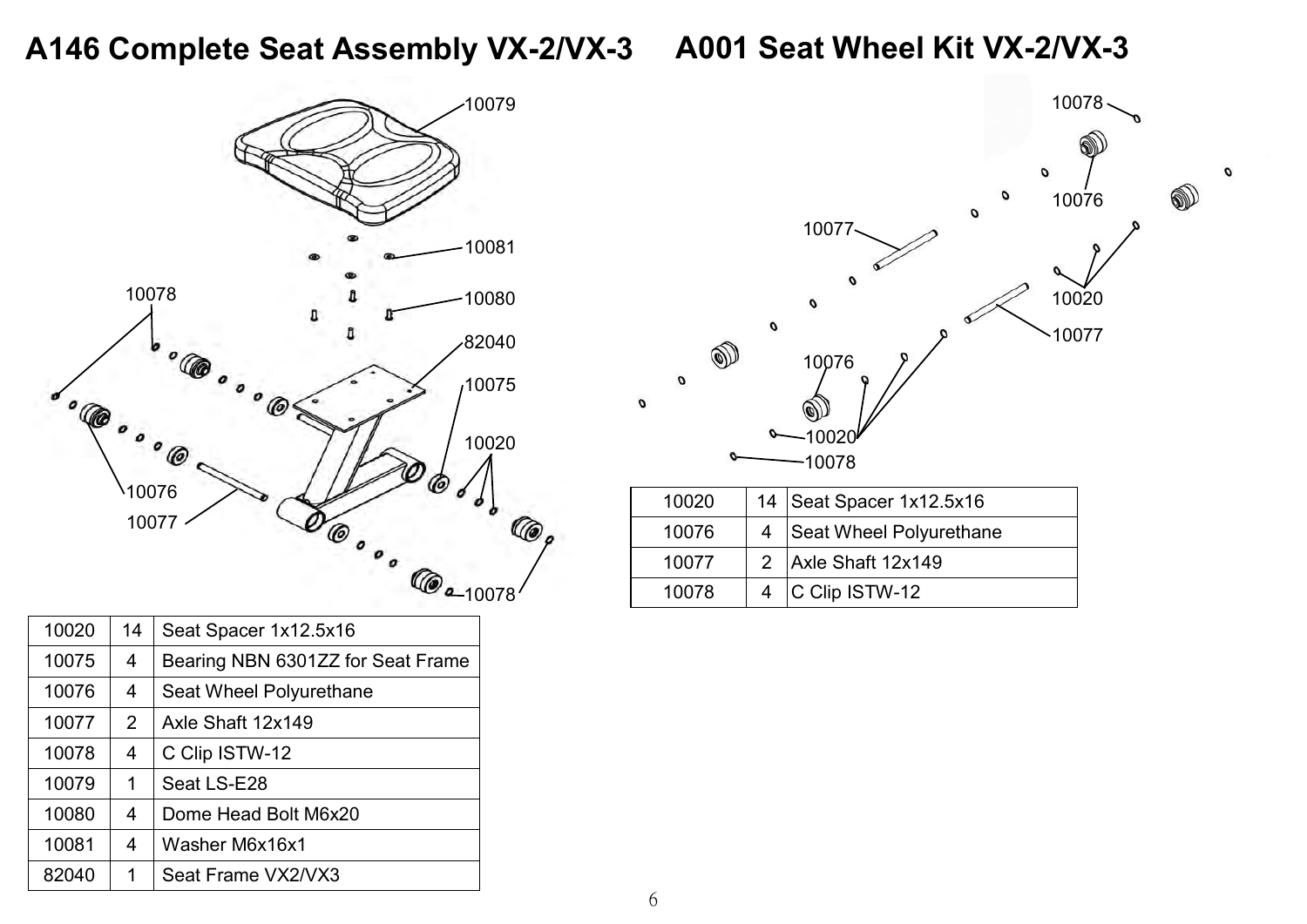## **Sliding Footplate Assembly**



| 10081 | $\overline{2}$ | Washer M6x16x1                      |
|-------|----------------|-------------------------------------|
| 10176 | 2              | Foot Strap & Buckle                 |
| 13174 | $\overline{2}$ | Nyloc Nut M5                        |
| 61063 | 2              | Footplate Slider with Velcro #65997 |
| 61064 | 2              | Footplate Slider Base 120x111x22.8  |
| 61067 | 10             | Dome Head Bolt M5x15                |
| 65997 | 2              | <b>Velcro for Sliding Footplate</b> |

## **A270 Deluxe Belt Handle Complete VX-2/E316**



| 11409 |      | 2 Handle Grip - Deluxe            |
|-------|------|-----------------------------------|
| 11411 |      | Handle Rubber Cover               |
| 11418 | $-1$ | Handle with Belt 2900mm And Grips |
| 75016 |      | 2   O-Ring - Deluxe handle        |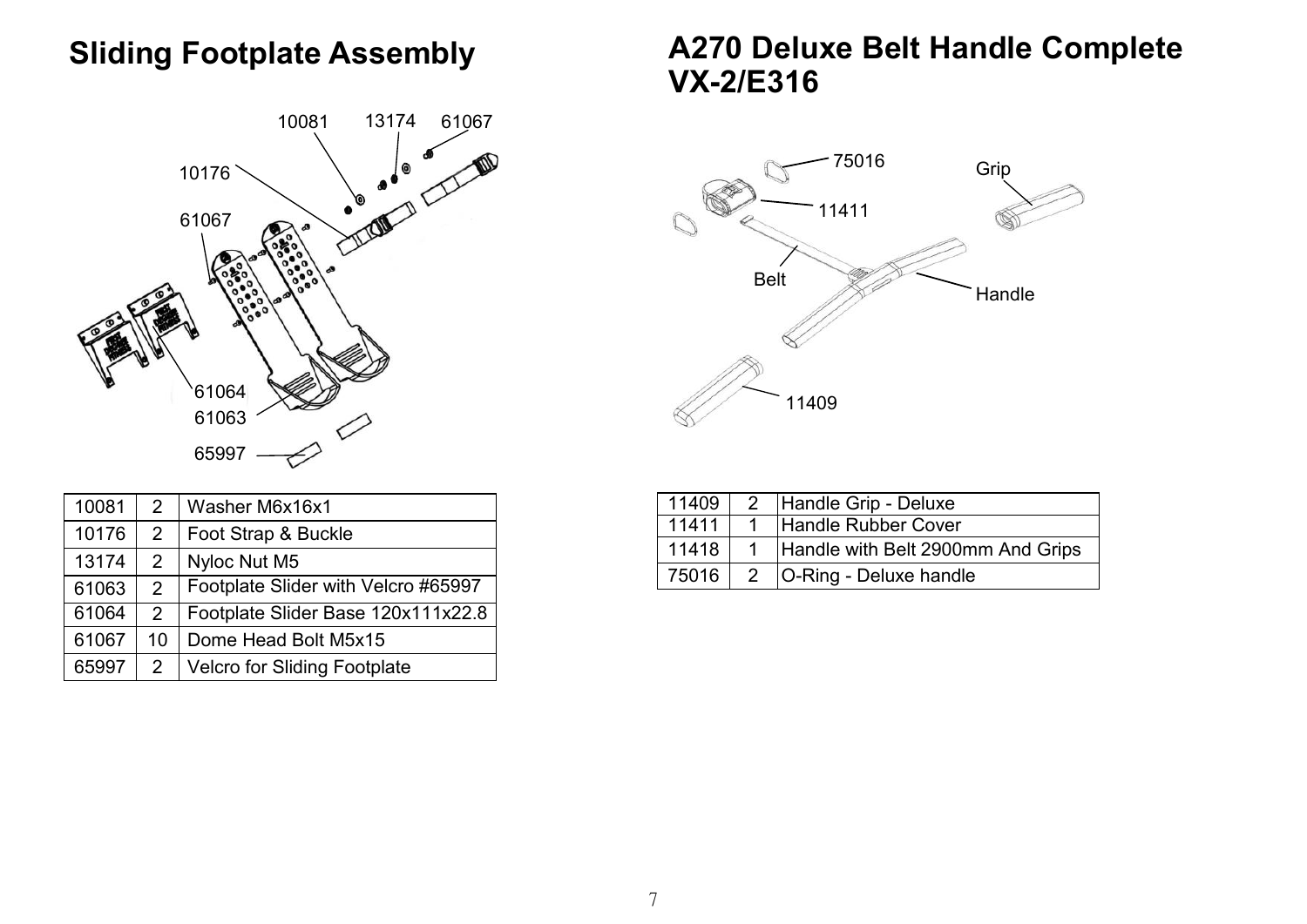## **A091 Seat Rail Set Complete**



# **A051 Sensor Kit L16**



| 20150 | 1 | Dome Head Bolt M10x15                    |
|-------|---|------------------------------------------|
| 70315 |   | Magnetic Ring & Rare Earth Magnet #70319 |
| 73082 | 1 | Washer 30x10.2x3t SUS                    |
| 73117 |   | Sensor Lead 30cm DT                      |
| 73118 |   | Round Head Phillips Screw M4x6           |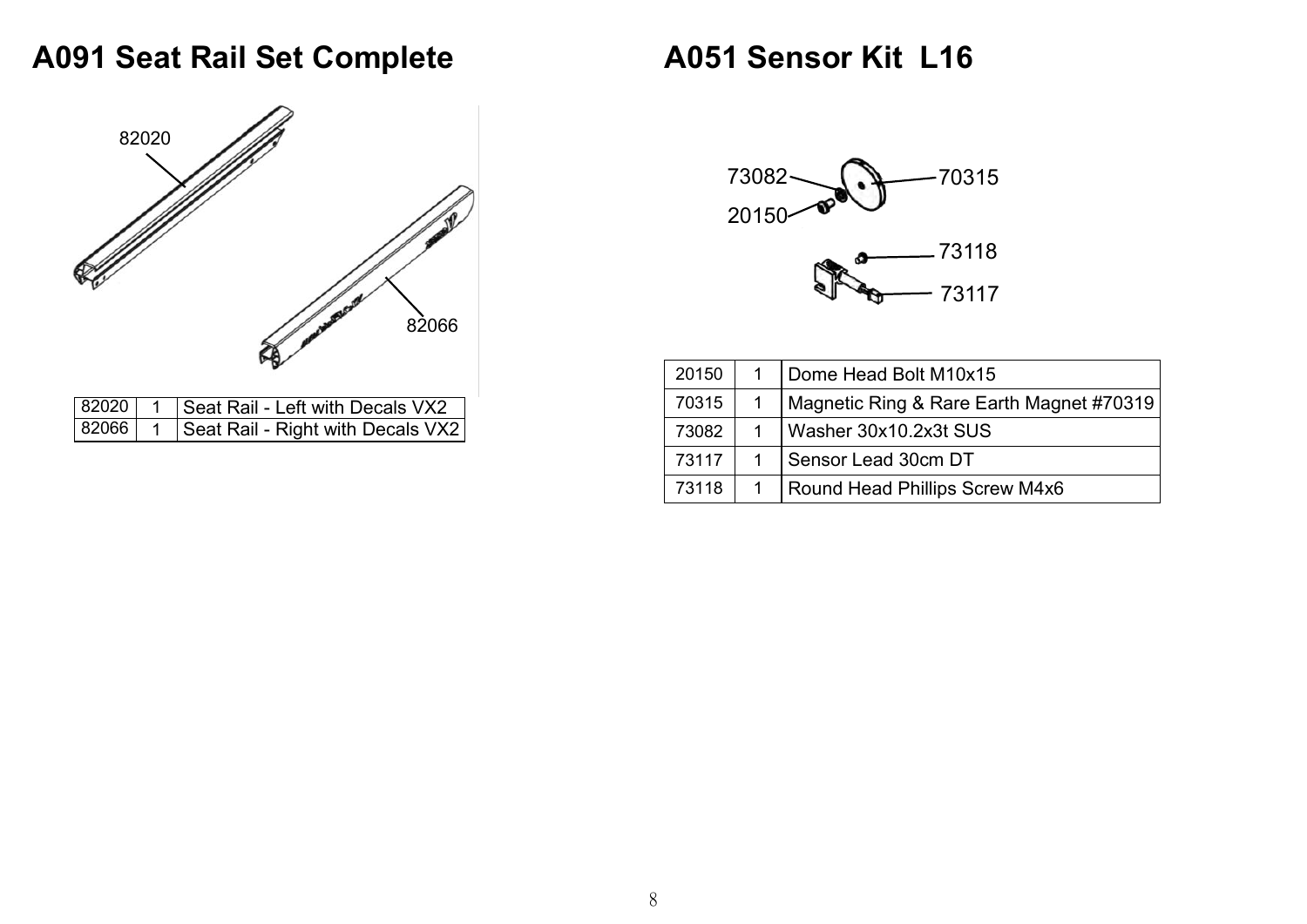### **Seat Rail / Rear Leg Assembly VX2**

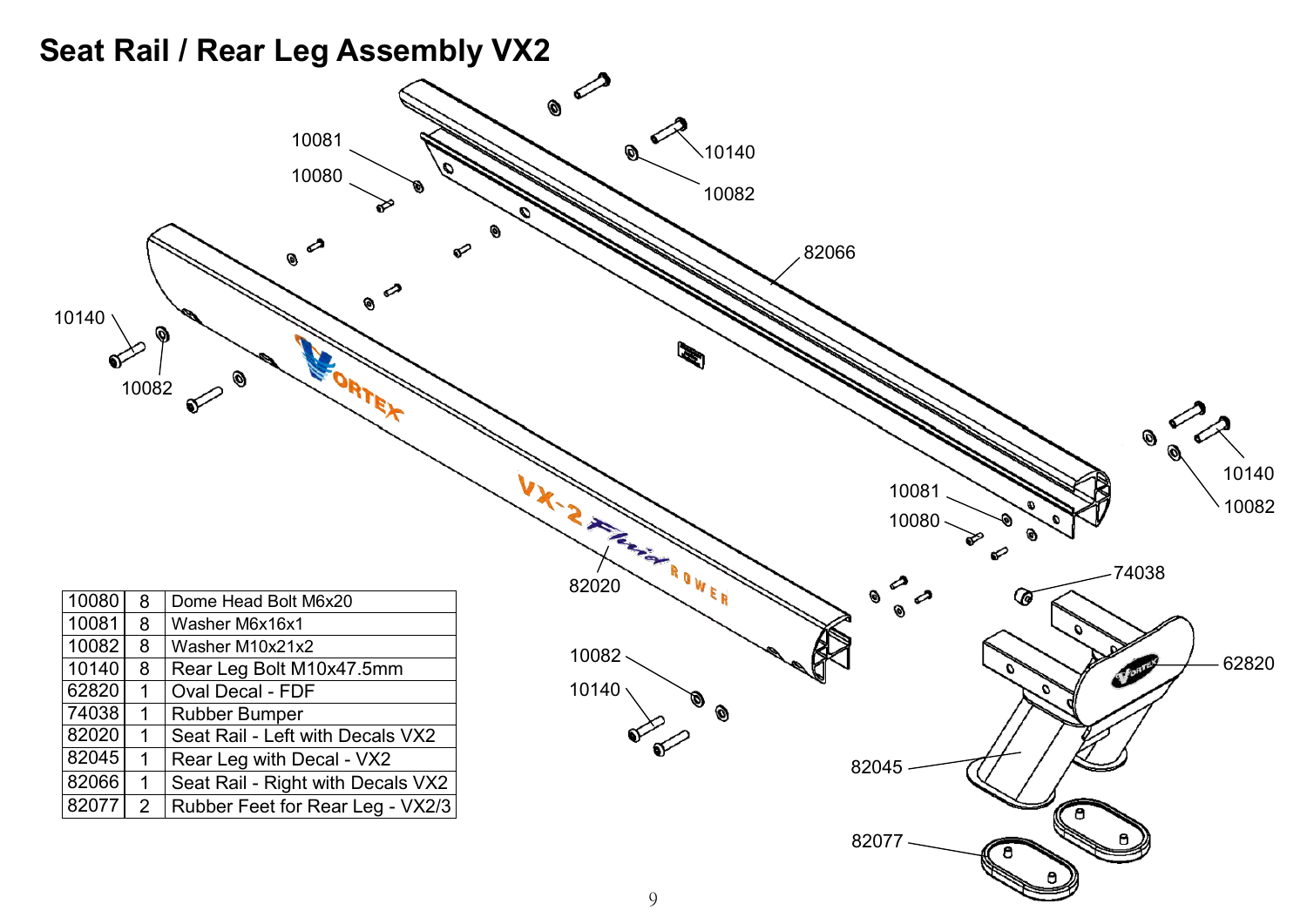## **A011 Complete Tank Assembly E316/VX-2**



| 10016 | 1               | C Clip STW-25                       |
|-------|-----------------|-------------------------------------|
| 10046 | 1               | <b>Tank Large Seal</b>              |
| 10062 | 12 <sup>°</sup> | Round Head Phillips Screw M3x12 SUS |
| 13044 | 1               | <b>Tank Outer Cover Ring - Blue</b> |
| A061  | 1               | Flywheel Assembly E316/VX2          |
| A098  | 1               | Tank Cover Assembly E316/VX2        |
| A313  | 1               | <b>Tank Back Kit</b>                |

## **A012 Tank Bearing & Seal Kit**



## **A313 Tank Back Kit— Gray**



| 10012 | $\mathcal{P}$ | Bearing NSK6005ZZ                       |
|-------|---------------|-----------------------------------------|
| 10025 |               | Seal NBR 37x30x8t for Flywheel Shaft    |
| 10145 |               | Bearing Spacer 30x25.1x20.5mm           |
| 10186 |               | C Clip RTW-48                           |
| 10207 |               | Tank Plug Yellow with O-Ring #13039     |
| 12300 |               | Tank Back - Gray                        |
| 70321 |               | Tank Plug Black with Flat O-Ring #10039 |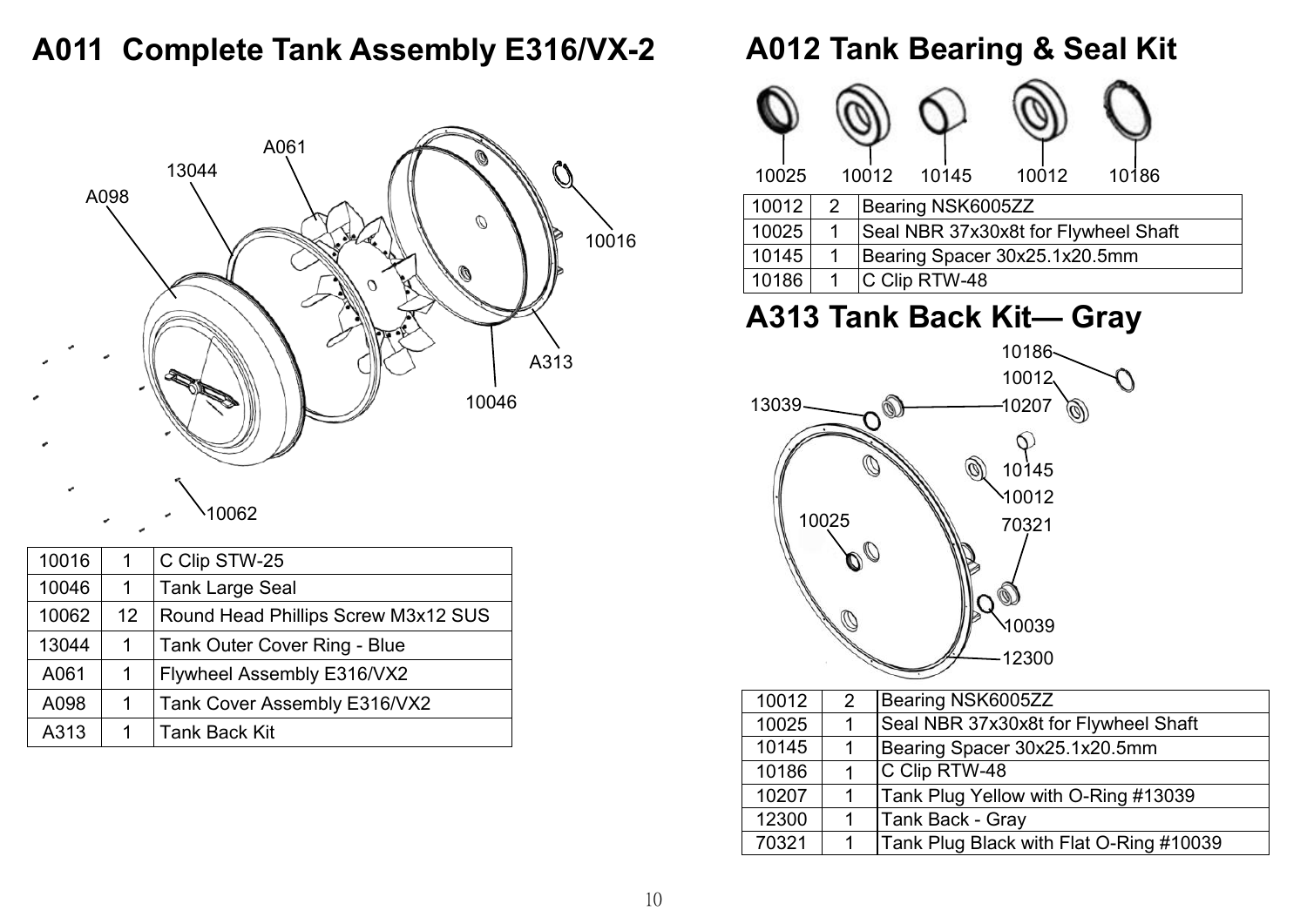## **A098 Tank Cover Assembly E316/VX-2**

## **A061 Flywheel Assembly E316 / VX-2**





|  | 10033 | 18 | Washer 10x4.2x1 SUS                 |
|--|-------|----|-------------------------------------|
|  | 10034 | 18 | Nut M4 SUS                          |
|  | 10035 | 18 | Hex Bolt M4 SUS                     |
|  | 10047 | 9  | <b>Impeller Blade</b>               |
|  | 70303 |    | <b>Flyweel</b>                      |
|  | 73313 | 1  | Flywheel Shaft - E216/316/VX-1/VX-2 |
|  |       |    |                                     |

10193

| 10027 |                | <b>Adjuster Handle Shaft</b>                                                    |
|-------|----------------|---------------------------------------------------------------------------------|
| 10028 | 1              | Backing Plate 0.8mm SUS                                                         |
| 10030 | 1              | Adjuster PP Tank Ring 358x10                                                    |
| 10032 | $\overline{2}$ | Nylon Resistance Adjuster O-Ring 12x9x1.5                                       |
| 10033 | 4              | Washer 10x4.2x1 SUS                                                             |
| 10034 | 4              | <b>Nut M4 SUS</b>                                                               |
| 10035 | 4              | Hex Bolt M4 SUS                                                                 |
| 10036 | 12             | Flat Tapping Screw M3x20 SUS                                                    |
| 10162 | $\overline{2}$ | Grub Screw M8x10                                                                |
| 10184 | 1              | Adjuster Handle & PU Cover P/N 10193                                            |
| 10193 | 1              | <b>PU Yellow Adjuster Handle Cover</b>                                          |
| 73045 |                | PC Tank Cover & Level Decal 16R & Triangle<br>Plate #13046 & Bolts #65992- Blue |